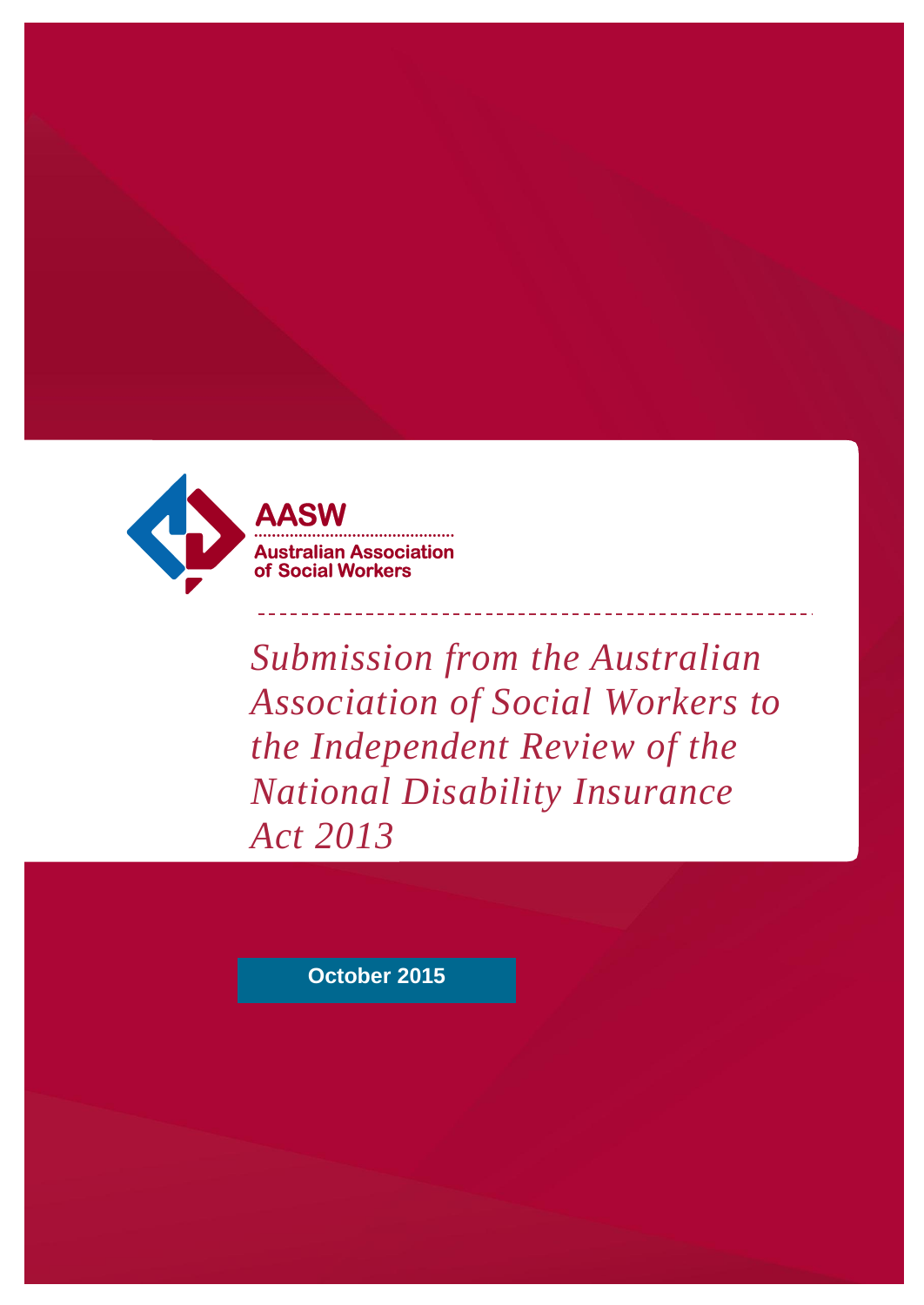# **Introduction**

**The Australian Association of Social Workers (AASW) is the professional body representing more than 8,700 social workers throughout Australia. We set the benchmark for professional education and practice in social work and have a strong voice on matters of social inclusion, social justice, human rights and issues that impact upon the quality of life of all Australians. The social work profession is committed to the pursuit of social justice, the enhancement of the quality of life, and the development of the full potential of each individual, group and community in society. Social workers have worked extensively in the disability field for many decades.** 

. . . . . . . . . . . . . . . . .

**Our submission responds selectively to the questions of most relevance to the Association and concerns of its members.** 

# **1. Do the objects and principles of the NDIS Act provide a sufficient basis for giving effect to Australia's obligations under the Convention on the Rights of Persons with Disabilities?**

The NDIS legislation as it stands does not adequately recognise the population of people with intellectual disability or cognitive impairment as major stakeholder in the Scheme. Some people with intellectual difficulties or cognitive impairment, and their families, have difficulty engaging with services and require a more time intensive and flexible response. Specialised experience and knowledge are needed to appropriately engage and plan with these participants and their families. One avenue to address improved design and operation of the Scheme for this group is for the Act to specifically acknowledge the impact of intellectual disability and cognitive impairment on the principles of choice and control, and commit to specialised access and planning support for these participants. Ensuring that the NDIA has the appropriate staff and equipment to ensure that the rights of people with intellectual disability or cognitive impairment are adequately supported and promoted, is critically important in the context of the Convention. A clause to this effect could be included, for instance, under Object e.

There is also a place in the Objects and Principles for specific mention of respect for cultural differences in the development of Plans and delivery of services.

In terms of equity, it is suggested that the Act explicitly commit to the higher cost of providing services in rural and remote Australia to ensure the that obligations under the Convention encompass these individuals and communities.

The references to economic participation in the current legislation have proven to be too vague to drive increased employment for people with disability. We propose that the word 'employment' be added to strengthen the impact of the Act and contribute to the long term viability of the Scheme, while recognising that for some participants the goal of economic participation is a positive outcome.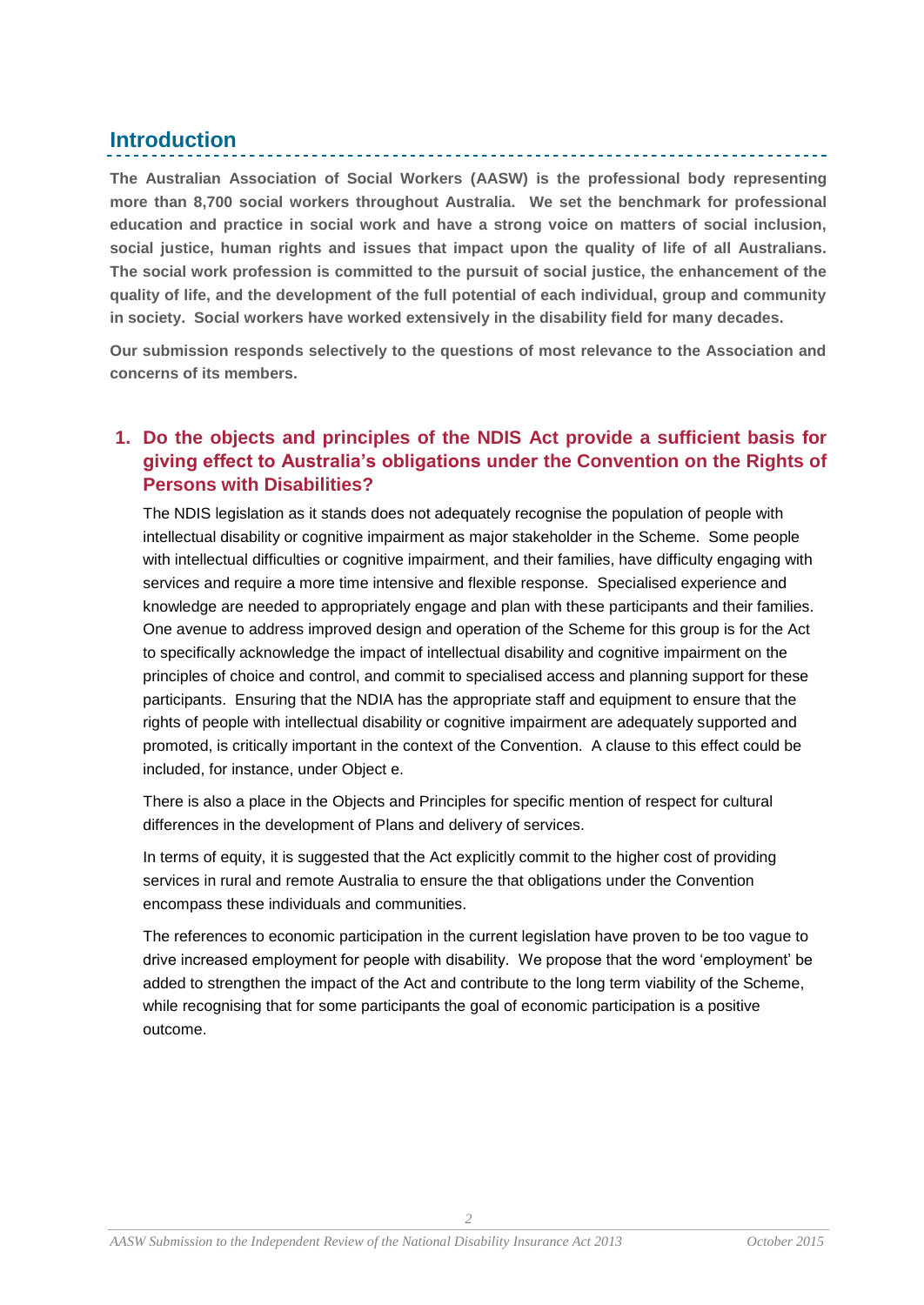### **3. How well do the access criteria enable government to further the objects and principles of the NDIS Act?**

Section 29(1) (b) is problematic, in that it rules out a participant of the NDIS over the age of 65 years once he/she enters a nursing home or requires home-based care. To be equitable with younger people in nursing homes requiring intensive disability and health support, a participant aged over 65 years should only cease being a participant when they have age related health conditions which require 24 hour care.

We also have concerns regarding the early intervention access criteria for young children. All children should receive the range of early intervention services and supports which will optimise their development and long term outcomes, including those who have a mild disability or whose severity of disability status is unclear. Young children should receive a comprehensive range of services, including NDIS-funded, ILC and mainstream services as appropriate to their developmental requirements. The decision regarding NDIS access as an ongoing participant is more appropriately made when the child reaches school age.

#### **4.**

#### **5. What amendments could be made to the legislative framework (if any) to:**

- **a. Enhance the clarity of the access criteria?**
- **b. Improve the effectiveness and/or efficiency of the access request process?**

The combined provisions of Sections 20, 21 and 26 relating to access requests are confusing and potentially discriminatory to applicants, in that a person's request for access to the Scheme may be denied because the Agency has failed to meet the deadlines stated in the Act. In such a case the applicant has to begin the process again. These provisions should be simplified and changed to put the onus on the agency to meet deadlines and for it alone to be held accountable (e.g. by reporting to Parliament on the number of occasions that the deadlines have not been met) rather than penalising the applicant.

# **6. How well does the legislative framework's definition of what constitutes 'reasonable and necessary supports' support the independence and social and economic participation of people with disability?**

In general terms the framework's definition provides an adequate guide to 'reasonable and necessary supports', however in practice the operationalisation of the definition has been inconsistent and problematic; most frequently there has been a conflict with the participant's understanding of 'choice and control'. It would be useful for the framework to clearly define the interaction between these two pillars of the Scheme.

In addition, under Section 31, Principles relating to Plans, it would be useful to make an explicit commitment to respect for cultural differences, including the requirement that participant plans and the services/supports provided be responsive and appropriate to the cultural background of the participant.

Similarly, under Section 34 (1) (c) requiring supports to represent value for money, it would be useful to add an amendment which explicitly recognises the different costs of providing services across the country, in particular remote areas, if 'reasonable and necessary supports' are to be

*3*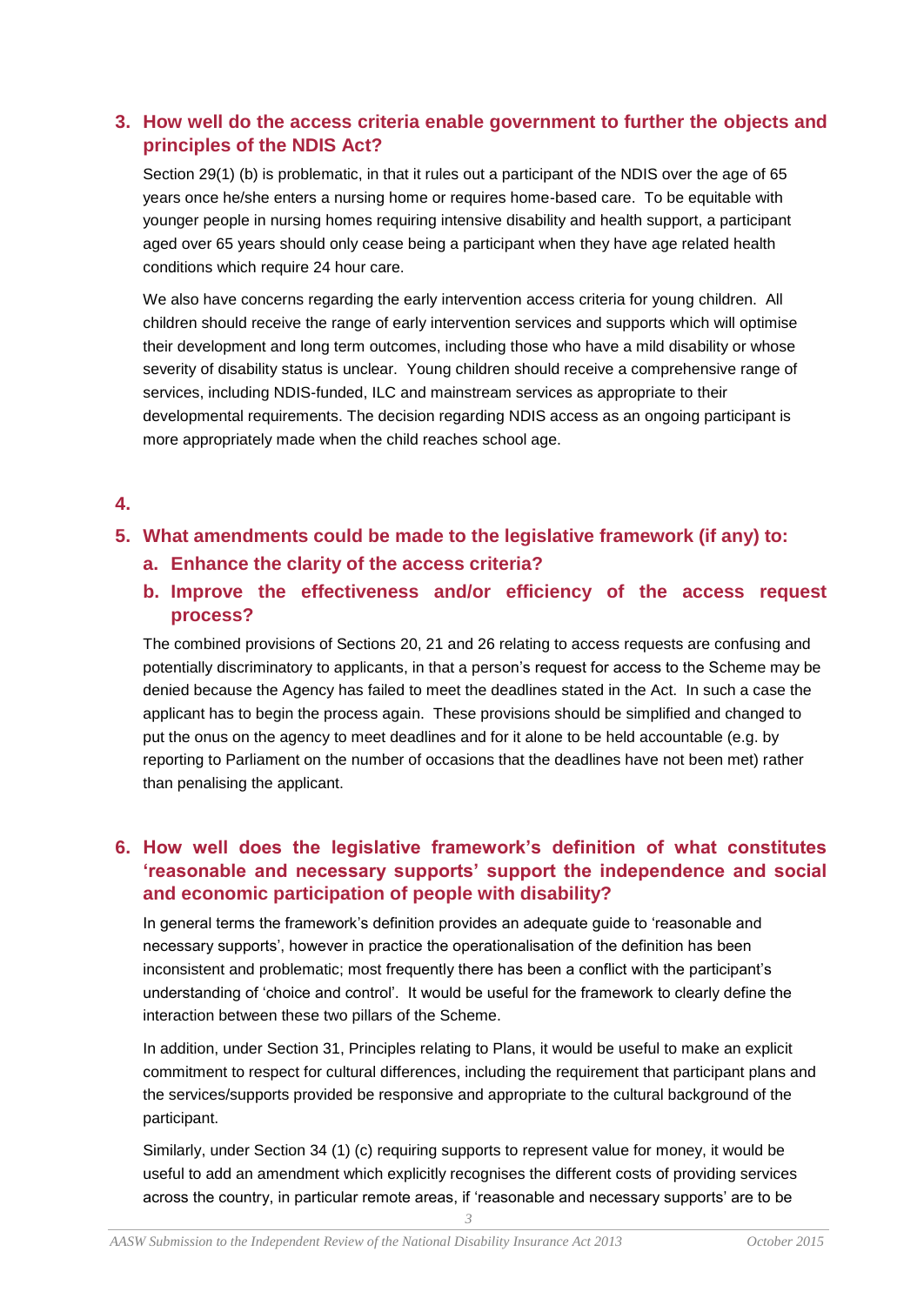achieved.

- **6.**
- **7. What amendments could be made to the legislative framework (if any) to:**
	- **a. Improve the effectiveness and/or efficiency of the participant planning and assessment process (including review)?**
	- **b. Improve the effectiveness and/or efficiency of the access request process?**

To date there has frequently been unnecessary duplication of effort and reluctance from the NDIA to engage with sources of knowledge and experience about what has been effective in supporting participants. If relevant service providers, allied health staff, schools, and where appropriate employers, are included in initial assessment and planning processes with the participant's permission, appropriate plans can be more readily developed. It is also essential that the Rules enable support providers to have access to the Plan, if effectiveness and efficiency of planning processes and subsequent outcomes are to be achieved.

### **8. How well does the legislative framework enable government to promote innovation, quality, continuous improvement, contemporary best practice and effectiveness in the provision of supports?**

While the AASW supports the Objects and Principles of the NDIS, the Scheme is both a large scale social reform and a major disruptive change, framed by the legislation. Many social workers report that their organisations, and the individuals and families they support, are at present experiencing confusion, insecurity and significant chaos as they grapple with the changes and realignments to the service delivery system, and in some instances shortfalls. At this stage, this sense of disconnect is more frequently reported to us and is more observable than the opportunity for innovation. There is little in the legislative framework that helps drive or assist in the capacity for innovation, best practice, quality and continuous improvement, although there will always be individuals and organisations who break through in innovative ways.

Contrary to the intent of the legislation, the potential exists for some competitive market practices which may be attractive to participants, to in fact undermine quality and best practice, unless there is a strong Quality and Safeguarding Framework.

# **9. Do the registration requirements strike the right balance between supporting principles of choice and control, including in relation to taking reasonable risks and the rights of people with disability to freedom from abuse, neglect and exploitation?**

At this stage, the AASW considers that the right balance has not been struck between the principles of choice and control and the right to freedom from abuse, neglect and exploitation. Section 33 (6) of the Act requires providers of supports to be registered only when the Agency manages the participant's plan. This is inadequate. Services such as personal care, behavioural support, community participation, and therapeutic services should not be provided by unregistered providers irrespective of who is managing the Plan. We recommend that registration requirements be extended to all services in this class regardless of who is managing the Plan. As a self-regulating professional association, we are particularly concerned about the opportunity which currently exists for non-qualified or inadequately qualified people to promote themselves as social workers, in the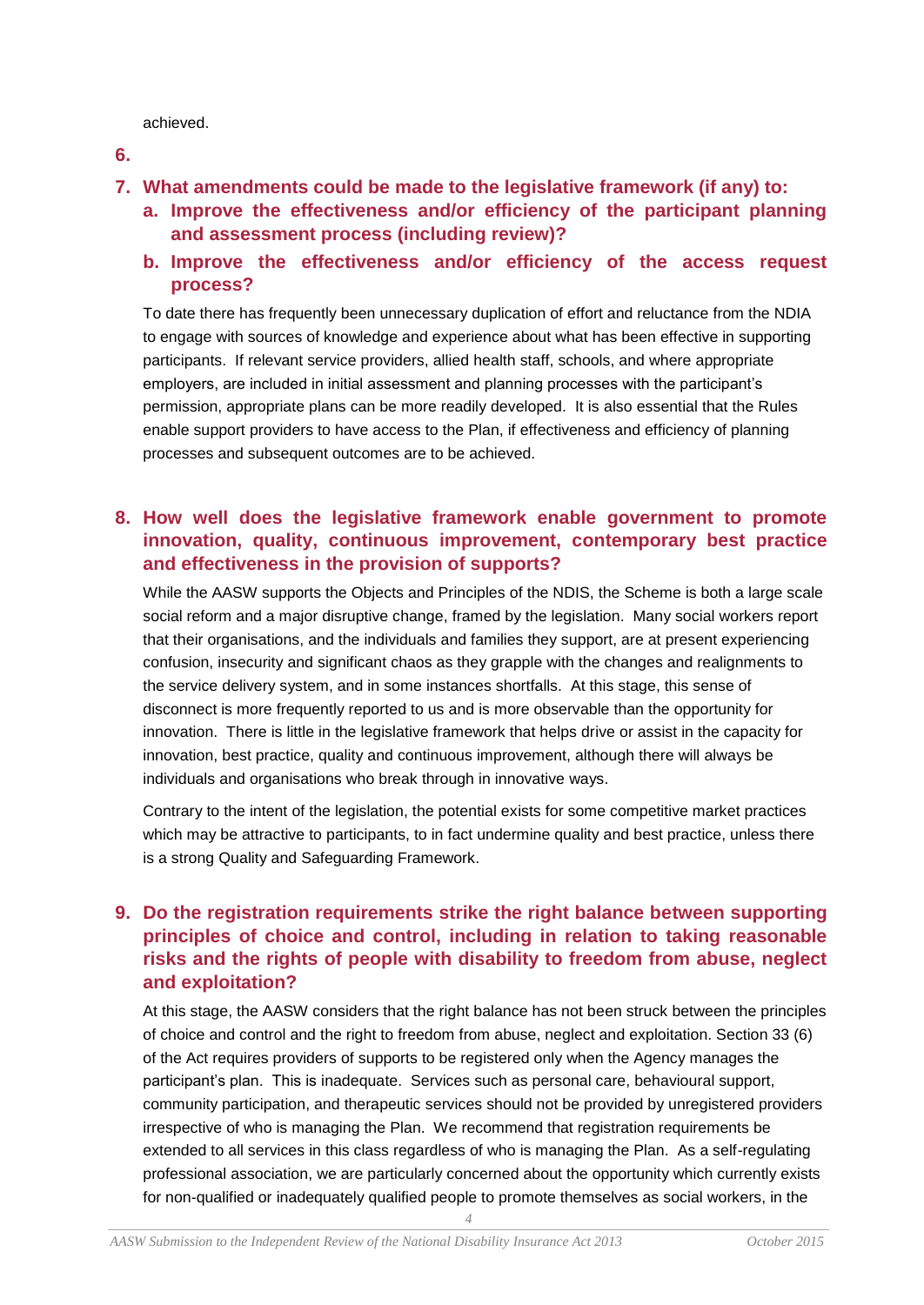absence of the requirement for NDIA registration and proof of qualification.

#### **10.**

**11.**

#### **12. How well do the nominee provisions provide choice and control to, and protect the rights and wishes of people with disability?**

We support the adoption of the Australian Law Reform Commission's recommendations to bring national consistency to the language and functions of the supported or substitute decision-making role, described as 'nominee' in the NDIS legislative framework.

#### **13. What amendments could be made to the nominee provisions (if any) to: a. Enhance effectiveness and/or efficiency?**

### **b. Ensure the legislative framework interacts appropriately with State and Territory legislation?**

As it stands, a nominee is an appointment of last resort and to our knowledge has been infrequently used. Most commonly, supported or substitute decision-making has remained in the informal support realm, which is not subject to training, quality or accountability requirements. This is not an appropriate level of protection for people unable to manage their own affairs. The role of nominee in the legislation (or representative in ALRC terminology) is more accountable. We support the greater use of the nominee provisions, and the adoption of the terminology and responsibilities outlined in the ALRC concepts of Supporter and Representative.

We have observed that interaction with state systems has been problematic, however, because the relevant offices responsible for guardianship or administration provisions have not been resourced to take on the additional responsibilities arising from the NDIS. This resourcing issue must be addressed if the system is to function adequately, particularly in light of the ALRC recommendation that the CEO of the NDIA access these state or territory provisions.

Submitted for and on behalf of the Australian Association of Social workers Ltd

avickinson

**Glenys Wilkinson** Chief Executive Officer